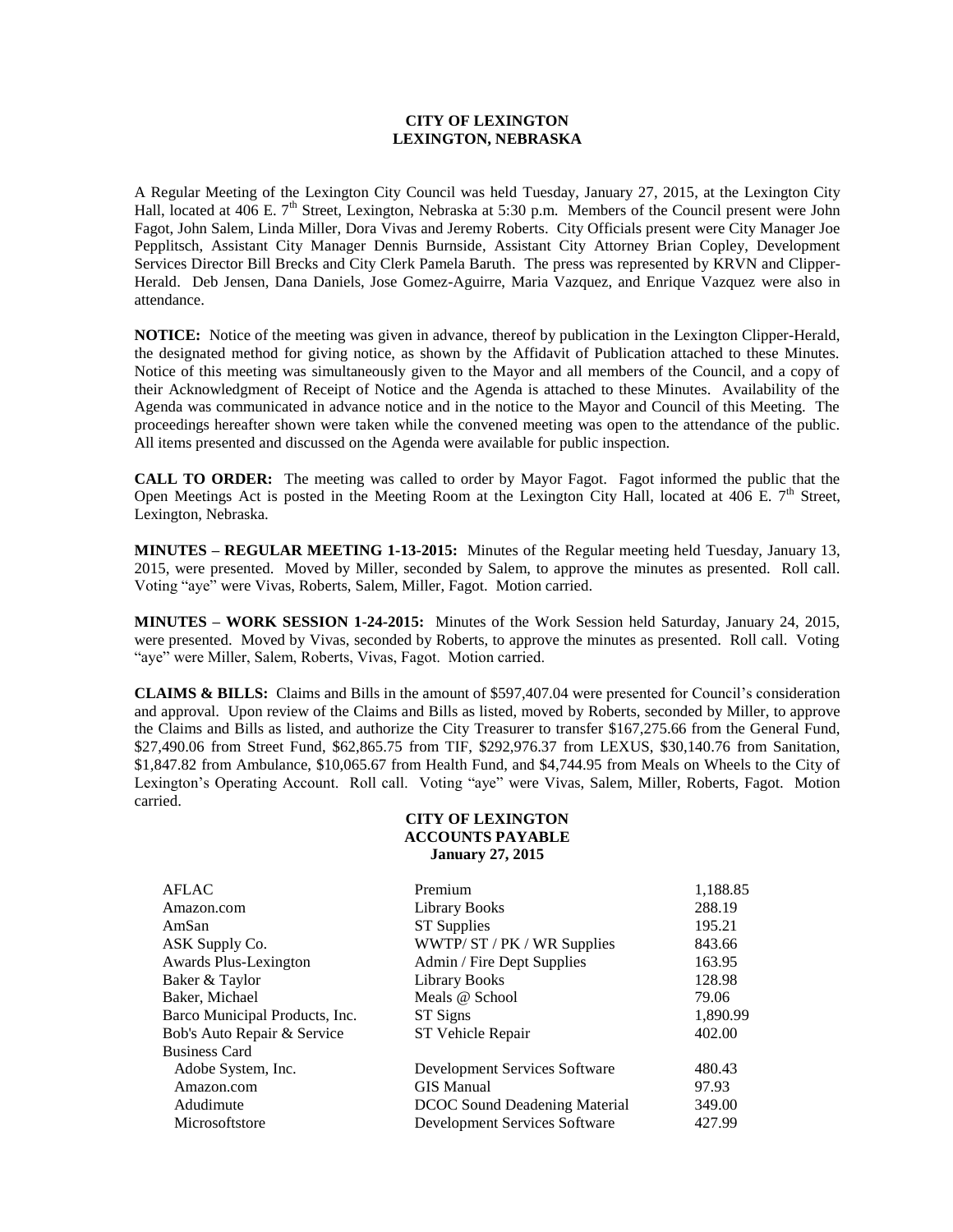| <b>American Red Cross</b>                  | 2015 Swim Lessons                        | 300.00     |
|--------------------------------------------|------------------------------------------|------------|
| Post Office                                | <b>WR Sample Postage</b>                 | 71.80      |
| Card Center/Orscheln                       | Clamps / Casters                         | 20.60      |
| BallastShop                                | <b>WWTP Light Ballast</b>                | 49.45      |
| Card Center/Orscheln                       | <b>WWTP Supplies</b>                     | 70.92      |
| Cash-Wa Distributing                       | Food & Supplies                          | 1,379.99   |
| Center Point Large Print                   | <b>Library Books</b>                     | 86.28      |
| Central Garage Fund                        | Repair                                   | 193.25     |
| Central Tire & Tread, Inc.                 | Tires / Repair                           | 811.28     |
| <b>Community Development Agency</b>        | Legend Oaks Series 2009 A                | 19,096.00  |
| Danko Emergency Equipment                  | Fire Dept Supplies / Boots               | 339.43     |
| Davis Energy, Inc.                         | Propane                                  | 201.00     |
| Eakes Office Plus                          | <b>Library Supplies</b>                  | 109.16     |
| Electrical Engineering & Equipment         | <b>DCOC Bulbs</b>                        | 26.24      |
| <b>Energy Pioneer Solutions</b>            | <b>EPS</b> Payments                      | 3,301.59   |
| EnvisionWare, Inc.                         | Library Maintenance                      | 1,022.43   |
| <b>Environmental Systems Research List</b> | <b>GSI Server / Maintenance Fees</b>     | 1,000.00   |
| Fagot Refrigeration & Electric, Inc.       | GGC Rep/Exterior Lights/Lift Station Rep | 3,261.39   |
| Fastenal                                   | WWTP / WR Supplies                       | 117.40     |
| Gale/Cengage Learning                      | <b>Library Books</b>                     | 116.00     |
| Great Western Bank-Lib. Petty Cash         | Postage / Supplies / DVD / Stamps        | 150.97     |
| GT Distributors, Inc.                      | Police-Pistol / Supplies                 | 1,279.40   |
| <b>Health Claims Fund</b>                  | Claims                                   | 8,680.82   |
| Hiland Dairy Foods Company, LLC            | Beverages / Food                         | 229.74     |
| Hi-Line Motors LLC                         | PK Mower                                 | 18,078.00  |
| Hobart                                     | GGC Dishwasher Repair                    | 1,781.83   |
| Holbein, Dahlas                            | Fire Dept Maintenance / Cleaning Service | 1,000.00   |
| Intellicom Computer Consulting, Inc.       | Monthly Billing/Computer Svc/Renewals    | 3,215.07   |
| Jim Phillips Const.                        | <b>Concrete Work for Main Breaks</b>     | 11,678.00  |
| Kearney Hub                                | Library Subscription                     | 145.60     |
| Kinney, Joel                               | Meals @ School                           | 79.64      |
| Lakeside Country Club                      | Annual Membership                        | 1,034.00   |
| League of Nebraska Municipalities          | Membership Dues                          | 9,839.00   |
| Lexington Newspapers, Inc.                 | Publications                             | 471.52     |
| Lexington Utilities System                 | <b>Utilities</b>                         | 48,031.09  |
| Lexington City Payroll Account             |                                          |            |
| Payroll                                    | Wages                                    | 123,012.42 |
| Social Security                            | Employer Portion / FICA Med              | 9,127.62   |
| Union Bank & Trust                         | <b>Employer Portion / Pension</b>        | 4,288.16   |
| Union Bank & Trust                         | Police Pension                           | 2,206.80   |
| <b>ICMA</b>                                | <b>City Manager Pension</b>              | 861.07     |
| Lien, Inc.                                 | Sprinkler Repair                         | 188.00     |
| Martin Electric Co.                        | Fire Dept Repair                         | 72.80      |
| Mead Lumber & Rental-Lexington             | <b>WWTP Supplies</b>                     | 13.47      |
| Menards-Kearney                            | <b>WWTP Supplies</b>                     | 174.26     |
| MicroMarketing LLC                         | <b>Library Books</b>                     | 180.99     |
| Midland Scientific                         | <b>WWTP Testing Supplies</b>             | 1,098.45   |
| <b>Midwest Connect</b>                     | Maintenance Agreement                    | 770.40     |
| Municipal Automation & Control             | <b>WWTP VFD</b>                          | 4,992.00   |
| Municipal Supply, Inc.                     | <b>WR Supplies</b>                       | 362.04     |
| NE Dept of Environmental Quality           | <b>WWTP License Renewal</b>              | 150.00     |
| NE Law Enforcement Training Center         | <b>TABE Testing</b>                      | 40.00      |
| Nebraska Library Commission                | <b>Library Classes</b>                   | 40.00      |
| Nebraska Public Power District             | O & M                                    | 76,302.91  |
| Nebraska Public Power District             | Large Capital Projects                   | 34,444.76  |
| Nebraskaland Tire, Inc.                    | WR Vehicle Serviced                      | 39.01      |
| <b>Overton Community Center</b>            | Meals on Wheels                          | 100.00     |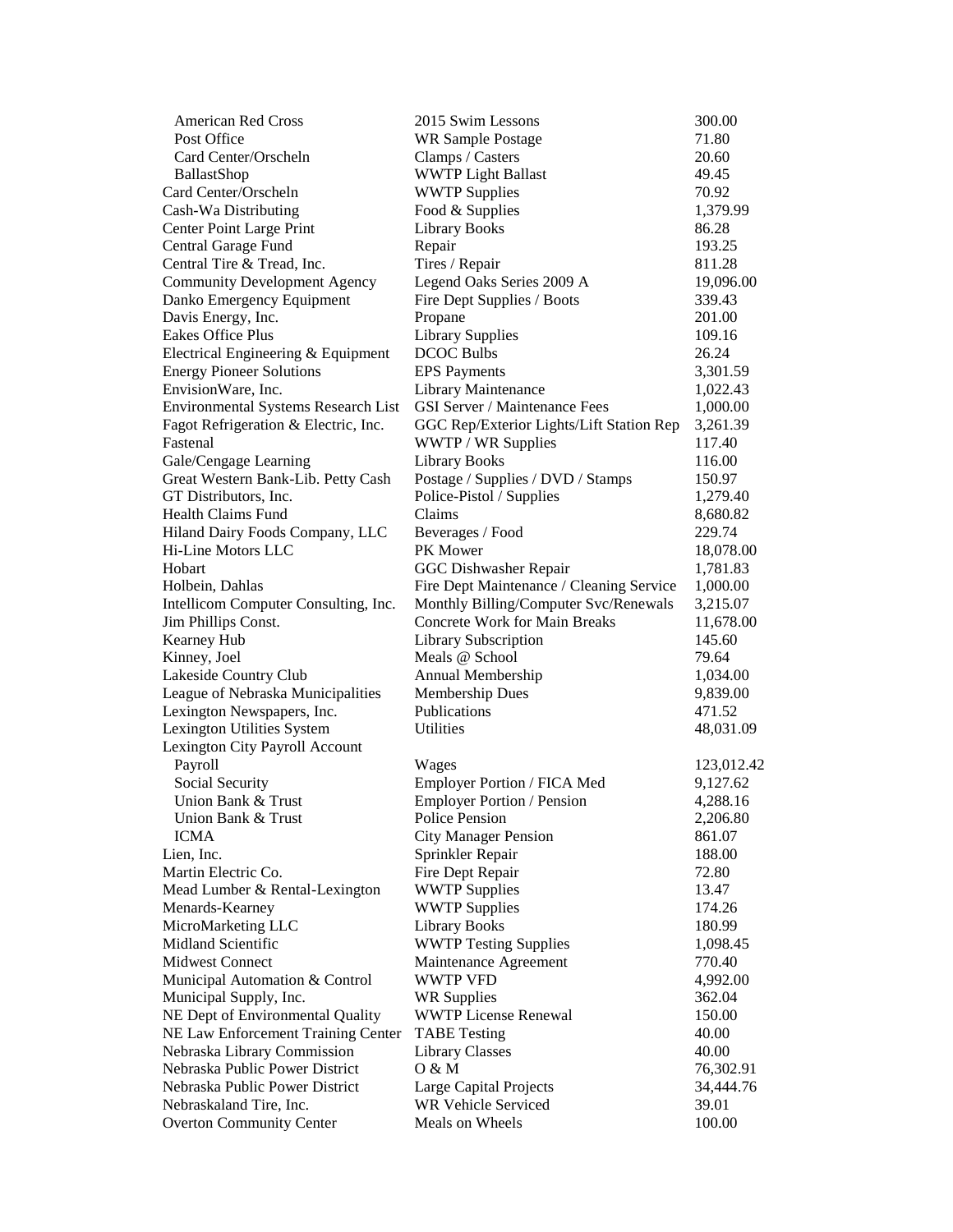| Oxmoor House, Inc.                                   | Library Book                      | 42.91      |
|------------------------------------------------------|-----------------------------------|------------|
| Paulsen, Inc.                                        | Concrete                          | 503.17     |
| Platte Valley Communication Kearney                  | Maint/Tower Rent/SCADA Rep/Wiring | 1,579.34   |
| Plum Creek Motors, Inc.                              | 2015 Chevrolet Volt               | 10,133.00  |
| Price's Tree Service                                 | Machine Hire for Snow Removal     | 3,300.00   |
| S & W Auto Parts                                     | WWTP / Cem / WR Supplies          | 209.61     |
| Service Master of Mid Nebraska                       | <b>Cleaning Service</b>           | 4,819.75   |
| Sign Pro                                             | <b>Fire Dept Supplies</b>         | 18.15      |
| Sirchie Fingerprint Laboratories                     | <b>Police Dept Supplies</b>       | 128.31     |
| Subway @ Walmart                                     | Meals                             | 74.00      |
| <b>TASC Client Invoices</b>                          | <b>Admin Fees</b>                 | 196.00     |
| Thompson Co., The                                    | Food / Supplies                   | 1,055.77   |
| Unisan Nebraska LLC                                  | PK/ST/DCOC/Muni Bldg Supplies     | 988.61     |
| Upstart                                              | <b>Library Supplies</b>           | 625.76     |
| V V S Surveillance Systems                           | Doors Software Move               | 225.00     |
| Village Uniform                                      | <b>GGC</b> Supplies               | 50.84      |
| Vision Technology Solutions LLC                      | Web Hosting Fee                   | 243.10     |
| Walmart                                              | Supplies                          | 971.32     |
| Applied Industrial Technologies                      | <b>Central Garage Supplies</b>    | 16.48      |
| ASK Supply Co.                                       | ST / PK Supplies                  | 41.58      |
| Coca-Cola/Dr Pepper Bottling Kearney GGC / Beverages |                                   | 30.00      |
| Dan's Sanitation                                     | <b>Sanitation Fees</b>            | 30,140.76  |
| Davis Energy, Inc.                                   | Fuel / Oil                        | 3,307.66   |
| Dawson Pest Control                                  | <b>GGC</b> Service                | 36.75      |
| Eilers Machine & Welding, Inc.                       | <b>WWTP</b> Repair                | 240.00     |
| Electrical Engineering & Equipment                   | EL / DCOC Supplies                | 10.82      |
| Galls                                                | <b>Police Dept Supplies</b>       | 37.33      |
| Gomez, Jose                                          | <b>EL</b> Rebate                  | 1,200.00   |
| Lexington Volunteer Fire Department                  | <b>EMS</b> Conference Expenses    | 614.25     |
| Lexington, City of                                   | <b>Franchise Fees</b>             | 86,106.98  |
| Mead Lumber & Rental-Lexington                       | Cem Supplies                      | 24.99      |
| NE Dept of Health & Human Services                   | <b>UTL Refund</b>                 | 507.00     |
| NE Public Health Environmental Lab                   | <b>WR</b> Testing                 | 667.00     |
| NE Emergency Medical Svcs Assoc                      | <b>Conference Registrations</b>   | 990.00     |
| Orthman Community YMCA                               | <b>Membership Dues</b>            | 1,078.20   |
| Paulsen, Inc.                                        | Concrete                          | 563.34     |
| <b>Security First Bank</b>                           | Wilkinson Development-TIF Pmt     | 43,769.75  |
| University of Nebraska-Lincoln                       | <b>GGC Class</b>                  | 40.00      |
| <b>Verizon Wireless</b>                              | Cellphone Service                 | 360.30     |
| Village Uniform                                      | <b>GGC</b> Supplies               | 50.84      |
| Walmart                                              | Supplies                          | 116.08     |
| Ward Laboratories, Inc.                              | <b>WR</b> Testing                 | 22.00      |
|                                                      |                                   |            |
|                                                      | TOTAL CLAIMS:                     | 597,407.04 |

**FINANCIAL REPORT:** Moved by Miller, seconded by Salem, to accept the financial report for December 2014 as presented. Roll call. Voting "aye" were Vivas, Roberts, Salem, Miller, Fagot. Motion carried.

**PUBLIC HEARING:** Mayor Fagot opened a public hearing to consider an application for rezoning submitted by Jose Gomez-Aguirre for property located at 210 West  $17^{\text{th}}$  Street from R-1 Single Family Residential to R-2 Two Family Residential. Pepplitsch reviewed plans for renovating the building on the property into a two apartment unit. Fagot recommended that rezoning the property be contingent upon the completion of code compliance issues outlined in a development agreement. The public hearing was closed. Staff was directed to draft a development agreement for future consideration. Ordinance No. 2357 entitled "AN ORDINANCE TO REZONE THE NORTH 27 FEET OF LOT 9, AND ALL OF LOTS 10, 11, AND 12, BLOCK 4, LEXINGTON HEIGHTS ADDITION TO THE CITY OF LEXINGTON, DAWSON COUNTY, NEBRASKA FROM R-1 SINGLE-FAMILY RESIDENTIAL TO R-2 TWO-FAMILY RESIDENTIAL; TO REPEAL ALL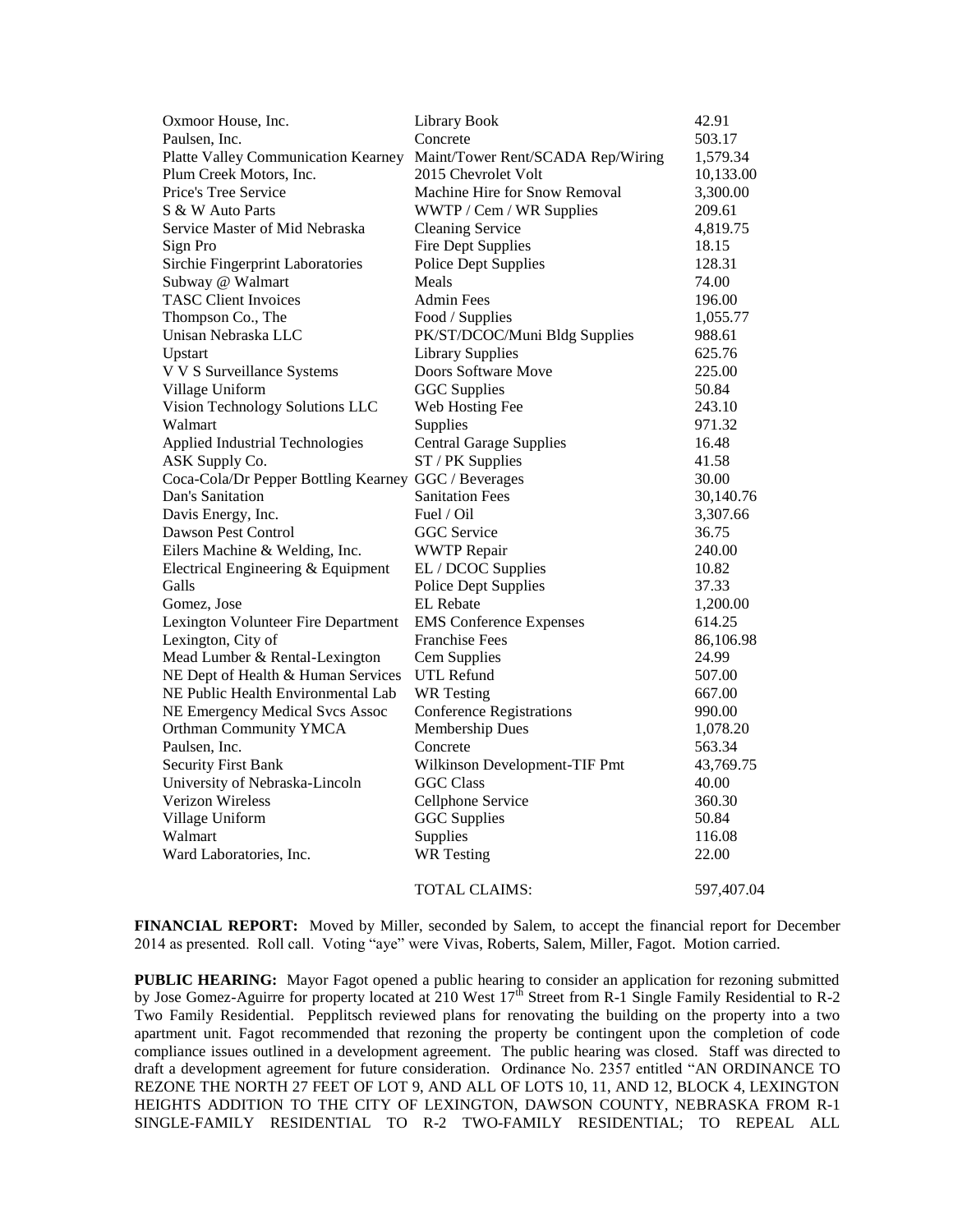ORDINANCES OR SECTIONS OF ORDINANCES IN CONFLICT HEREWITH; TO PROVIDE FOR AN EFFECTIVE DATE AND FOR PUBLICATION IN PAMPHLET FORM." was read on first reading. Moved by Salem, seconded by Roberts, to approve Ordinance No. 2357 on first reading. Roll call. Voting "aye" were Miller, Vivas, Roberts, Salem, Fagot. Motion carried.

**WWTP PROJECT:** Pepplitsch indicated this item would need to be continued to the February 10 Council meeting as Staff is finalizing negotiations with the low bidder.

**POOL PAINTING:** Dana Daniels, Miller & Associates, reviewed plans and specifications for the 2015 Pool Paint Restoration Project. Following discussion, moved by Miller, seconded by Roberts, to approve plans and specifications and authorize the solicitation of bids. Roll call. Voting "aye" were Vivas, Salem, Roberts, Miller, Fagot. Motion carried.

**FRONTIER STREET:** Daniels reviewed plans and specifications for the 2015 Frontier Street Improvement project. Following discussion, moved by Miller, seconded by Salem, to approve plans and specifications and authorize the solicitation of bids. Roll call. Voting "aye" were Vivas, Roberts, Salem, Miller, Fagot. Motion carried.

**CIS PROJECT:** Daniels reviewed plans and specifications for the 2015 CIS Improvements project. Following discussion, moved by Salem, seconded by Vivas, to approve plans and specifications and authorize the solicitation of bids. Roll call. Voting "aye" were Miller, Roberts, Vivas, Salem, Fagot. Motion carried.

**SUBDIVISION REGULATIONS:** Mayor Fagot opened a public hearing to consider an ordinance amending Chapter 111 of the City Code regarding subdivision regulations. Pepplitsch reviewed the proposed amendments. Following discussion, the public hearing was closed. Ordinance No. 2358 entitled "AN ORDINANCE TO AMEND CHAPTER 111 OF THE LEXINGTON CITY CODE, TO PROVIDE FOR ADOPTION OF SUBDIVISION REGULATIONS; TO REPEAL ORIGINAL SECTIONS 111-1 THROUGH 111-134, AND ALL OTHER ORDINANCES OR SECTIONS OF ORDINANCES IN CONFLICT HEREWITH; AND TO PROVIDE FOR AN EFFECTIVE DATE AND FOR PUBLICATION IN PAMPHLET FORM" was presented on first reading. Moved by Salem, seconded by Roberts, to approve Ordinance No. 2358 on first reading. Roll call. Voting "aye" were Miller, Vivas, Roberts, Salem, Fagot. Motion carried.

**RESOLUTION:** Resolution No. 2015-01 was presented. Following discussion, moved by Roberts, seconded by Vivas, to approve Resolution No. 2015-01 as presented. Roll call. Voting "aye" were Miller, Salem, Vivas, Roberts, Fagot. Motion carried.

## **RESOLUTION 2015 - 01**

WHEREAS, the City of Lexington, Nebraska and the Lexington Volunteer Fire Department have by Resolution 03-15, authorized and established a plan to charge and collect fees for the performance of fire and rescue services, and for the use of fire and rescue equipment; and

WHEREAS, it is in the best interest of the City of Lexington, Nebraska and the Lexington Volunteer Fire Department to continue the established plan;

BE IT THEREFORE RESOLVED, by the Mayor and Council of the City of Lexington, Nebraska, that the established plan for charge and collection of fees for fire and rescue services, and for the use of fire and rescue equipment of the Lexington Volunteer Fire Department is hereby authorized to continue for an additional twelve month period.

BE IT FURTHER RESOLVED, that effective February 1, 2015, the fees collected for such service shall be according to the schedule attached hereto.

**Passed and approved January 27, 2015.**